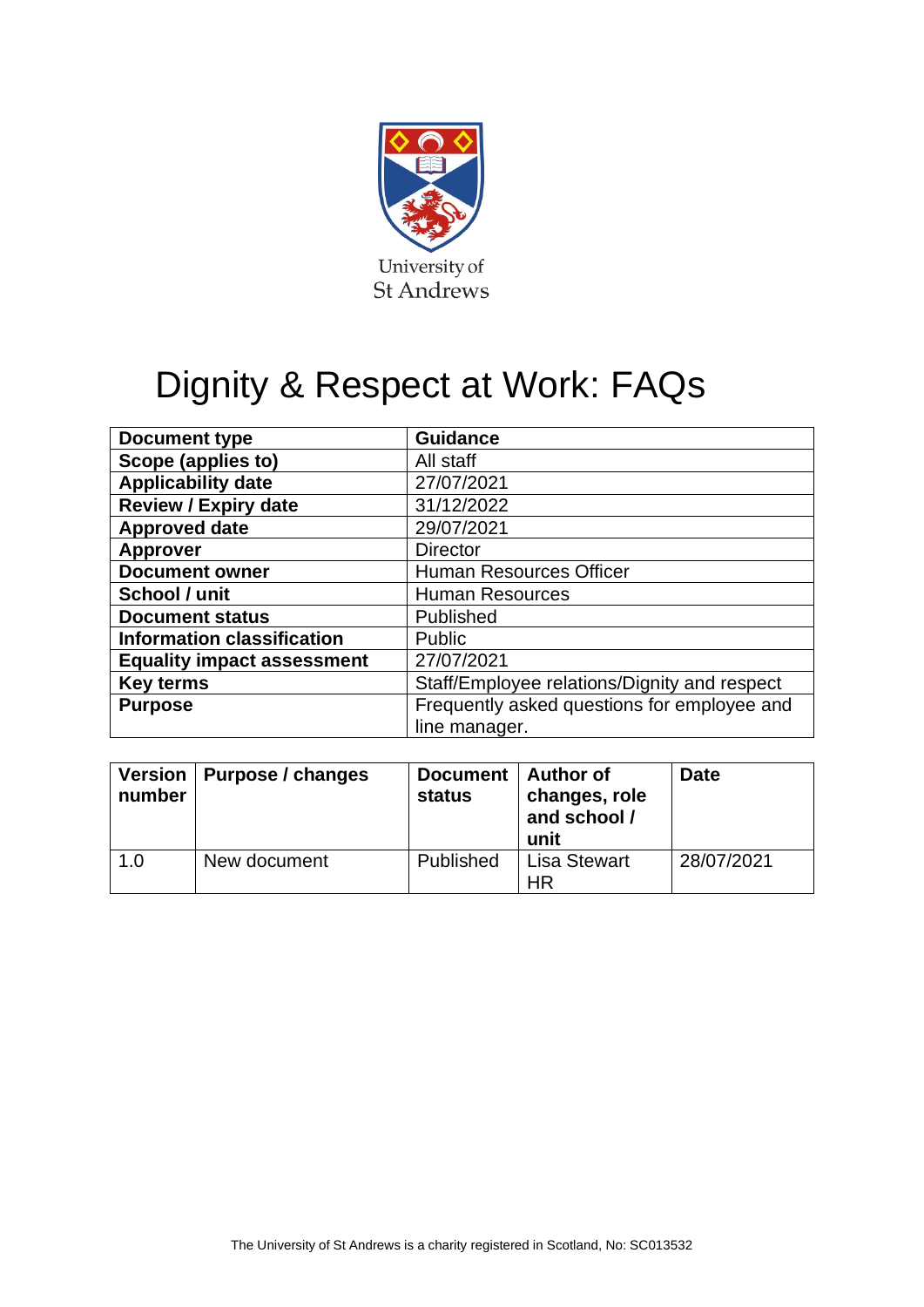# **Table of contents**

| <b>Employee-related FAQs</b>                                                                                             | 3                       |
|--------------------------------------------------------------------------------------------------------------------------|-------------------------|
| What is bullying?                                                                                                        | 3                       |
| What is harassment?                                                                                                      | 3                       |
| Do I have to consider informal resolution?                                                                               | 3                       |
| What informal options for resolution are there?                                                                          | 3                       |
| How can I make a formal complaint?                                                                                       | 3                       |
| What is the process of a formal complaint?                                                                               | 4                       |
| Will my complaint be seen by others?                                                                                     | 4                       |
| What details will I get of the outcome?                                                                                  | 4                       |
| I have received a complaint of bullying/harassment against me. What happens next?                                        | 4                       |
| Where can I get support?                                                                                                 | 4                       |
| Line manager related FAQs                                                                                                | $\overline{\mathbf{5}}$ |
| What should I do if someone raises a complaint to me?                                                                    | 5                       |
| How do I ensure my team are aware of Dignity and Respect in the workplace?                                               | 5                       |
| Can I attend an investigation meeting with one of my staff members who has a formal complaint<br>submitted against them? | 5                       |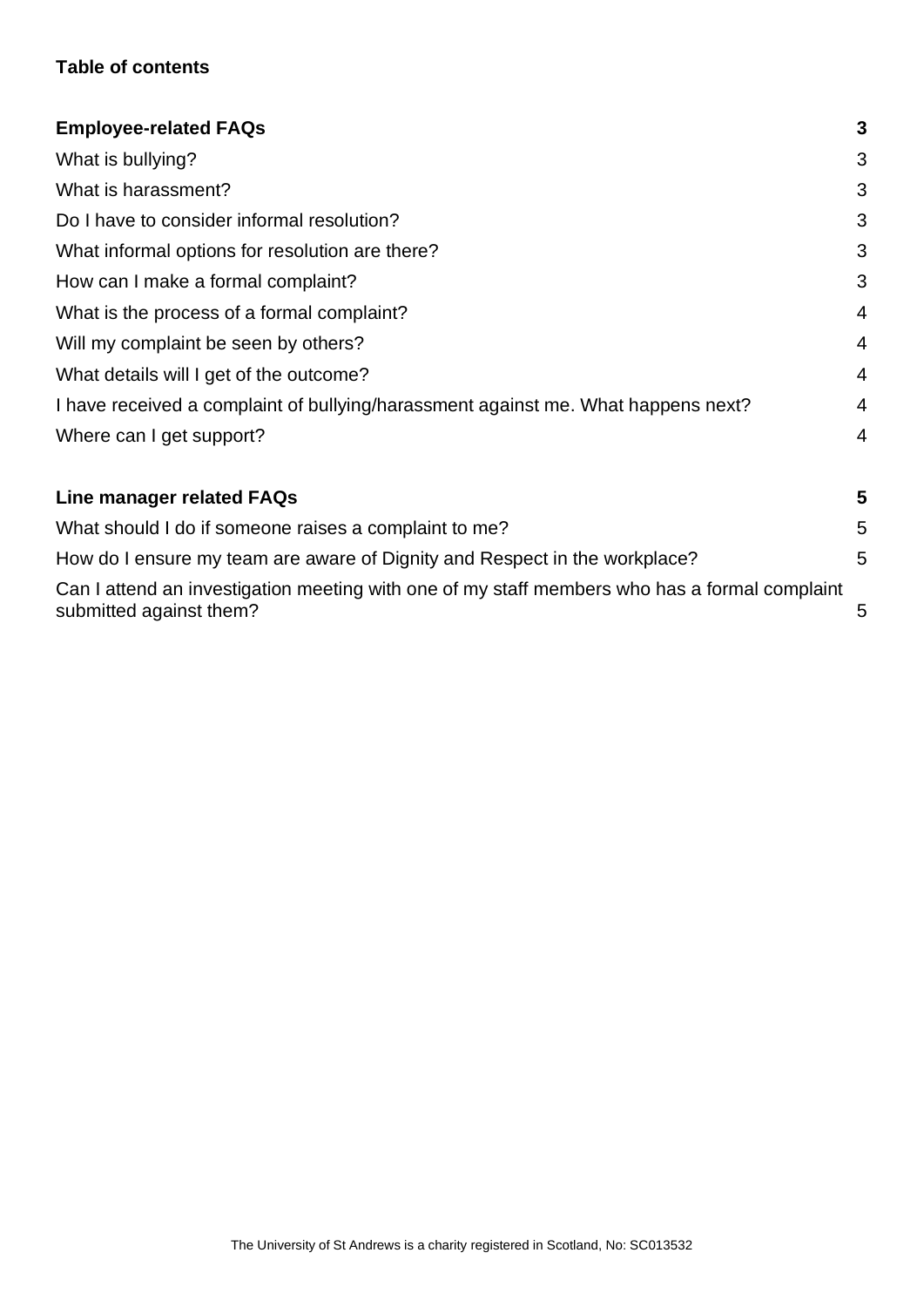# <span id="page-2-0"></span>**Employee-related FAQs**

# <span id="page-2-1"></span>**What is bullying?**

Bullying is defined by the Advisory, Conciliation and Arbitration Service [\(ACAS\)](https://www.acas.org.uk/if-youre-treated-unfairly-at-work/being-bullied) as the following:

*"Bullying is behaviour from a person or group that's unwanted and makes you feel uncomfortable, including feeling:* 

- *frightened ('intimidated')*
- *less respected or put down ('degraded')*
- *you're made fun of and it makes you feel uncomfortable ('humiliated')*
- *upset (insulted or 'offended')*

### <span id="page-2-2"></span>**What is harassment?**

By law, harassment is defined as bullying or unwanted behaviour which targets any of the following under the Equality Act (2010) (known as protected characteristics): age, disability, gender reassignment, pregnancy and maternity, race, religion and belief, sex and sexual orientation. As with bullying, the person being harassed might feel disrespected, frightened, humiliated, made fun of, offended, or threatened, and that they are working in a hostile environment.

## <span id="page-2-3"></span>**Do I have to consider informal resolution?**

You have a right to go straight to a formal grievance, but we would always recommend an attempt at informal resolution in the first instance. This allows for the matter to be discussed and gives the individuals involved a chance to change their behaviours. Often, a person may not be aware of any issues or concerns. It also allows for resolution without the stress and strain of a formal investigation. It is often more effective in maintaining good working relations.

If an informal attempt is not successful, you can still take the matter formal.

### <span id="page-2-4"></span>**What informal options for resolution are there?**

You could:

- approach the individual about the issue and explain the impact, to allow the opportunity for change.
- approach your line manager or a [Trade Union representative](https://www.st-andrews.ac.uk/staff/wellbeing/community/support/tradeunionrepresentatives/) to assist.
- contact your [HRBP,](https://www.st-andrews.ac.uk/hr/businesspartner/) who could make an approach on your behalf, arrange a facilitated meeting between you and the other party or just provide advice and guidance.
- contact the [Mediation Service.](https://www.st-andrews.ac.uk/hr/edi/mediation/)

There are also a range of courses provided by OSDS on dealing with conflict, communication styles and dealing with difficult people. Further information on these courses can be accessed via [PDMS](https://www.st-andrews.ac.uk/pdms/index.php) or contact a [member of OSDS](https://www.st-andrews.ac.uk/osds/meet-the-team/) .

### <span id="page-2-5"></span>**How can I make a formal complaint?**

You can report through the University's [Report and Support](https://reportandsupport.st-andrews.ac.uk/) tool or via the [Grievance Policy.](https://www.st-andrews.ac.uk/policy/staff-employee-relations-resolving-workplace-disputes/grievance-policy.pdf) A [grievance template](https://www.st-andrews.ac.uk/media/human-resources/new-policy-section-documents/grievance/Formal%20Grievance%20Template.docx) can be downloaded from the [HR Policy webpage.](https://www.st-andrews.ac.uk/staff/policy/hr/) This should be sent to your line manager and to the [Director of HR.](mailto:hrdirector@st-andrews.ac.uk) If the complaint is against your manager, it should be sent to their line manager and to the Director of HR.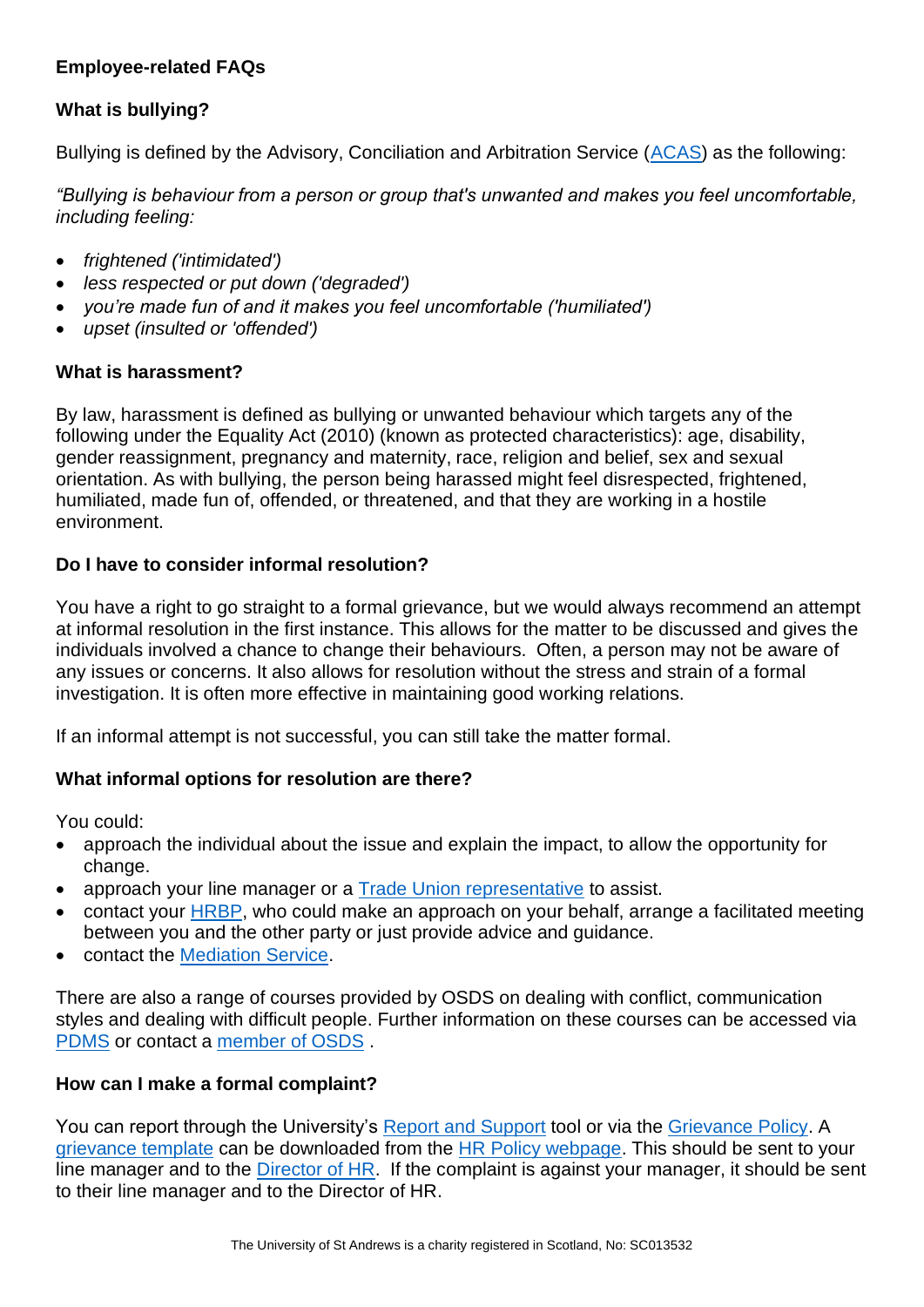## <span id="page-3-0"></span>**What is the process of a formal complaint?**

A formal complaint will normally be dealt with in line with the [Grievance Policy.](https://www.st-andrews.ac.uk/policy/staff-employee-relations-resolving-workplace-disputes/grievance-policy.pdf) The complainant will submit details of their complaint. A grievance meeting will be set up with an independent investigation manager, who will then meet with relevant parties if an investigation is required. The investigation manager will then issue an outcome to the complainant based on their findings.

## <span id="page-3-1"></span>**Will my complaint be seen by others?**

Yes. A copy of your complaint will be sent to the person/s complained about. It will also form part of any report which would be seen by  $3<sup>rd</sup>$  parties should matters progress e.g. to a formal disciplinary procedure (if any bullying or harassment is founded) or grievance appeal.

### <span id="page-3-2"></span>**What details will I get of the outcome?**

You will receive an outcome letter detailing the findings in relation to your complaint. We have to respect confidentiality for all parties involved so you will not be informed of the outcome or any sanction given to any other party if applicable. If anything is founded, you will be informed that matters will progress to other formal proceedings. That will then conclude your involvement in matters.

### <span id="page-3-3"></span>**I have received a complaint of bullying/harassment against me. What happens next?**

You will be invited to an investigation meeting to respond to the details of the complaint. It will normally be conducted as a grievance investigation. You will receive an outcome letter on conclusion of the investigation informing you of the findings and whether any further action will be taken.

### <span id="page-3-4"></span>**Where can I get support?**

Support and advice can be sought from your **HRBP**, [Trade Unions and/or i](https://www.st-andrews.ac.uk/staff/wellbeing/community/support/tradeunionrepresentatives/)f it is having an impact on your well-being/health, contact [Occupational health.](https://www.st-andrews.ac.uk/ehss/occupationalhealth/)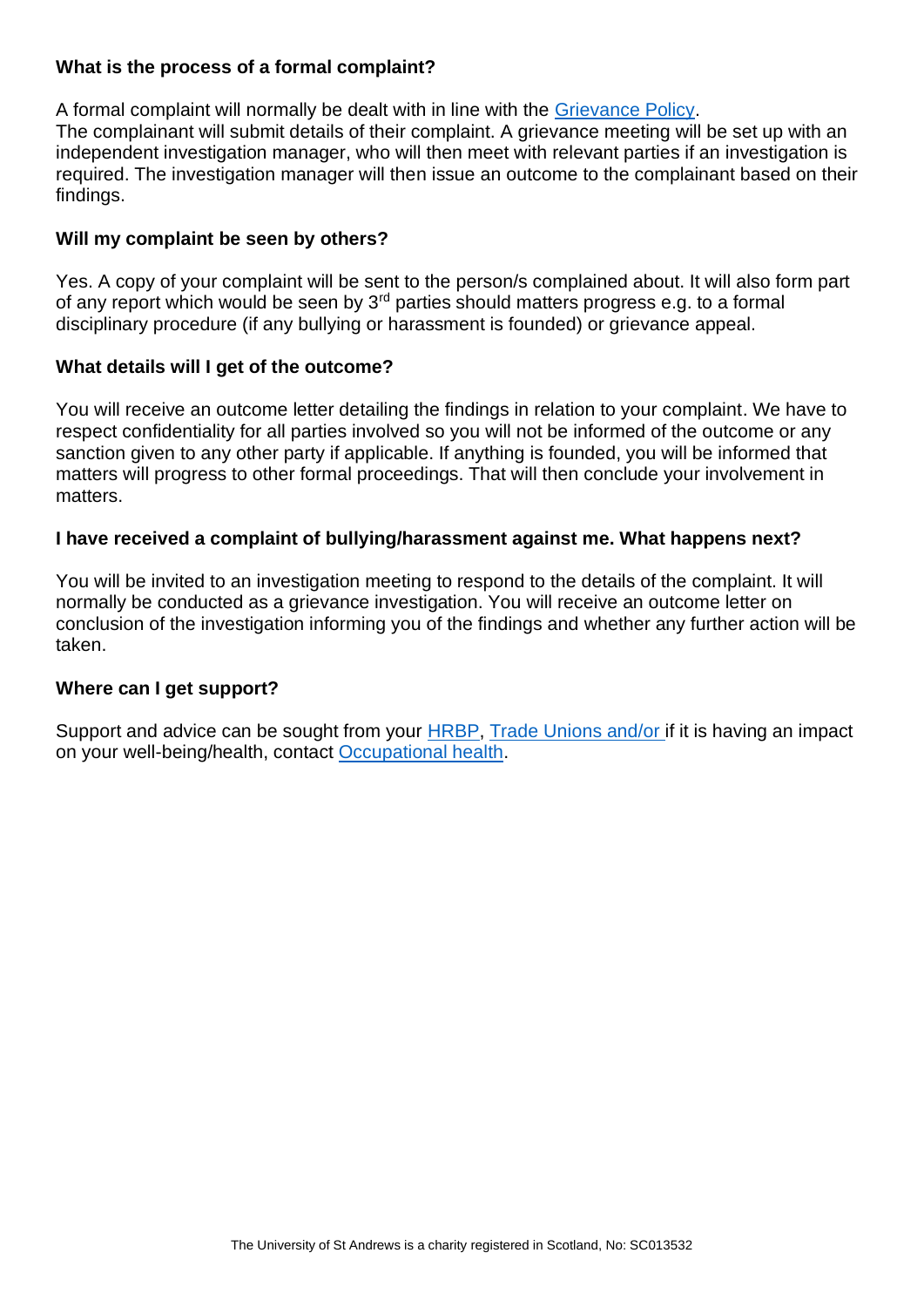## <span id="page-4-0"></span>**Line manager related FAQs**

## <span id="page-4-1"></span>**What should I do if someone raises a complaint to me?**

You have a responsibility to intervene and assist to resolve matters promptly in the form of informal resolution. You should:

- 1. Contact the individual who has raised the issue and support them where possible to speak directly to the other person, if they feel confident to do so either directly or by email. This is to ensure the perpetrator is aware of the impact of their actions.
- 2. Contact your [HRBP](https://www.st-andrews.ac.uk/hr/businesspartner/) for advice and consider referring to [Occupational Health,](https://www.st-andrews.ac.uk/ehss/occupationalhealth/) particularly if stress related or the employee is displaying signs of anxiety.
- 3. Contact the person complained against (or their manager, depending on the type of complaint made). Provide advice and suggest expected behaviour in moving forward. If possible, bring both parties together for a conversation to help resolve matters.
- 4. Suggest mediation to both parties. Details regarding mediation can be found on [The Mediation](https://www.st-andrews.ac.uk/hr/edi/mediation/)  [Service](https://www.st-andrews.ac.uk/hr/edi/mediation/) page.
- 5. Keep an email note or diary note of the steps taken.
- 6. Take all reports seriously, no matter how trivial they seem to you. Issues left to fester can cause wider scale issues longer term. Such as employee ill-health, long-term and/or persistent absences, team conflict.

## <span id="page-4-2"></span>**How do I ensure my team are aware of Dignity and Respect in the workplace?**

- You should complete "Diversity for Managers" training (conducted by an EDI team member). Further information about this course and how to book onto the course can be accessed through the [Personal Development Management System \(PDMS\).](https://www.st-andrews.ac.uk/pdms/)
- Ensure you get your team to complete online training complete the (EDI) online Diversity in the workplace training module, and additionally on Unconscious bias. The University also signpost to an external optional module from the Gender Identity Research and Education Society (GIRES). Such modules can be accessed via the [EDI training webpage.](https://www.standrews.ac.uk/hr/edi/training/)
- Ensure you lead by example and appropriately challenge bad behaviours and set down clear expectation of behaviour.
- Promote, discuss, and ensure adherence to the principles and expectations outlined in the University's Dignity & Respect at Work Policy with your team members.

#### <span id="page-4-3"></span>**Can I attend an investigation meeting with one of my staff members who has a formal complaint submitted against them?**

You need to consider any such request on a case by case basis considering such aspects:

- Do you have any conflict of interest?
- How involved have you been in matters? i.e. you might be needed to provide information to the investigation. If that is the case it would not be appropriate.